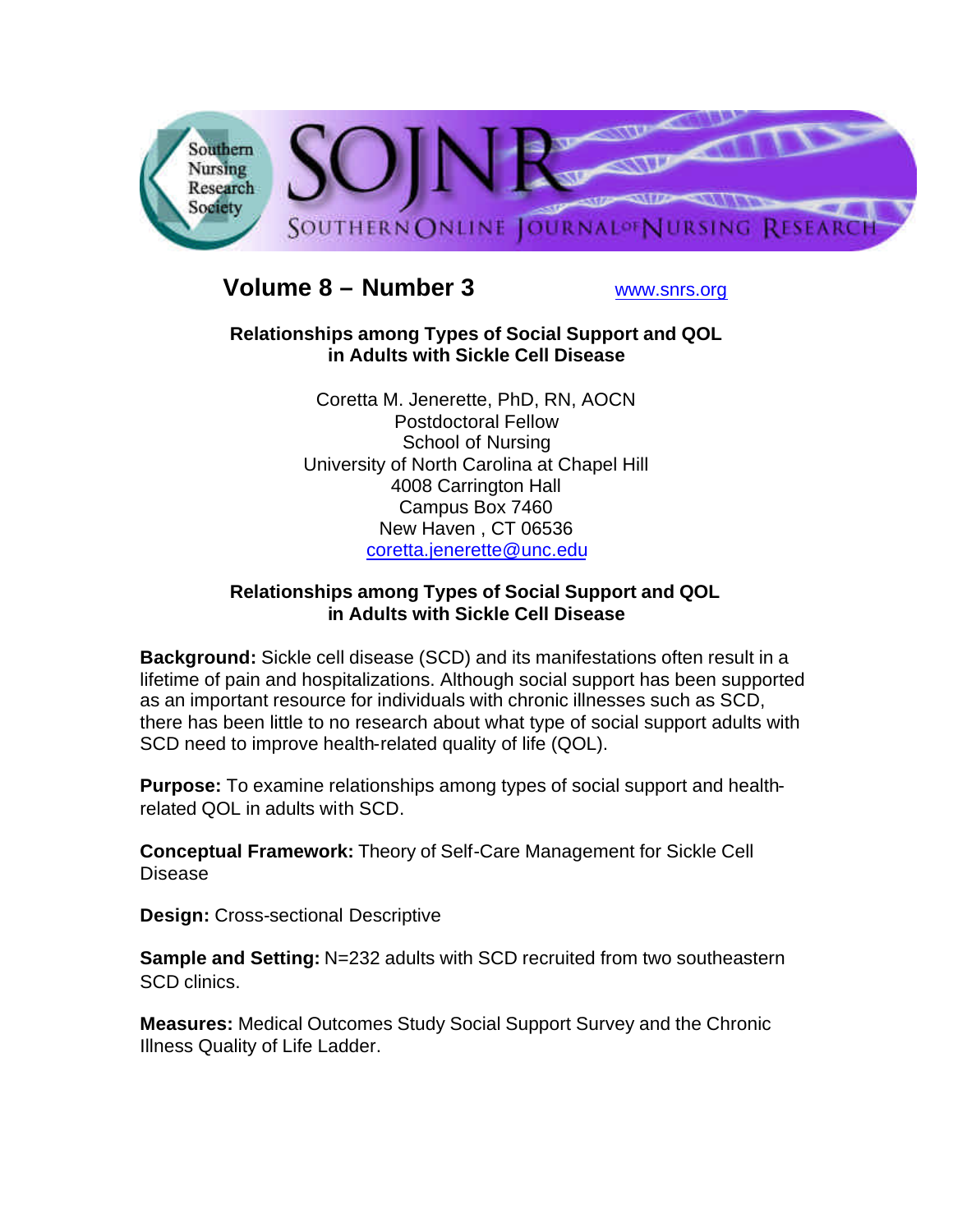**Results:** All four types of social support (affectionate, emotional/informational, positive social interaction, and tangible) and overall social support were positively and significantly correlated with all four time points (present, past, future, and without) and overall QOL. Of the four types of social support, affectionate support and tangible support were statically significant predictors of overall QOL in adults with SCD. There were no statistically significant differences between availability of types of social support between females and males with SCD.

**Implications:** The data suggests that adults with SCD benefit most from the availability of affectionate social support and tangible support. Self-care interventions for adults with SCD should include the family and friends. Additionally, it important to make sure that adults with SCD have access to the resources they need such as material aid in order to enhance health-related QOL. Further studies need to be done to develop appropriate interventions for adults with SCD that enhance their health-related QOL.

**Key Words:** sickle cell disease, social support, QOL

### **Relationships among Types of Social Support and QOL in Adults with Sickle Cell Disease**

### *Introduction*

Sickle cell disease (SCD), the most common genetic disorder of the blood, is an inherited, autosomal, recessive genetic disorder that is expressed as sickle cell anemia, sickle cell thalassemia disease, or sickle hemoglobin C disease.**1-3** SCD is a chronic blood disorder that, in the United States, most often affects African Americans occurring at the rate of 1 in every 500 African American births.<sup>4</sup> It is caused by a genetic mutation that produces defective hemoglobin.**5,6** This mutation leads to the possibility of damage to every system in the body.**<sup>7</sup>**

Advancements in the detection and treatment of SCD have led to increased life expectancy.**8,9** Thirty years ago, the median length of survival for SCD patients was 14 years.**<sup>10</sup>** Because of advances in medical management, those affected with SCD are living much longer.<sup>11,12</sup> The average lifespan of individuals with sickle cell anemia, the most severe form of SCD, is 42 to 48 years,**<sup>13</sup>** compared to healthy African Americans, who have an average lifespan of 67 to 75 years. Although adults with SCD are living longer, they may face barriers which include stigmatization of the care-seeking or self-care behaviors and a lack of social support.<sup>14,15</sup> Because people with SCD are living longer, it imperative for health care providers to make sure that those affected with SCD get the best possible comprehensive care.**<sup>16</sup>**

Comprehensive care includes addressing the psychosocial needs of adults with SCD. Research with adults with SCD support the significant role of psychosocial functioning in the trajectory and management of the disease. In particular,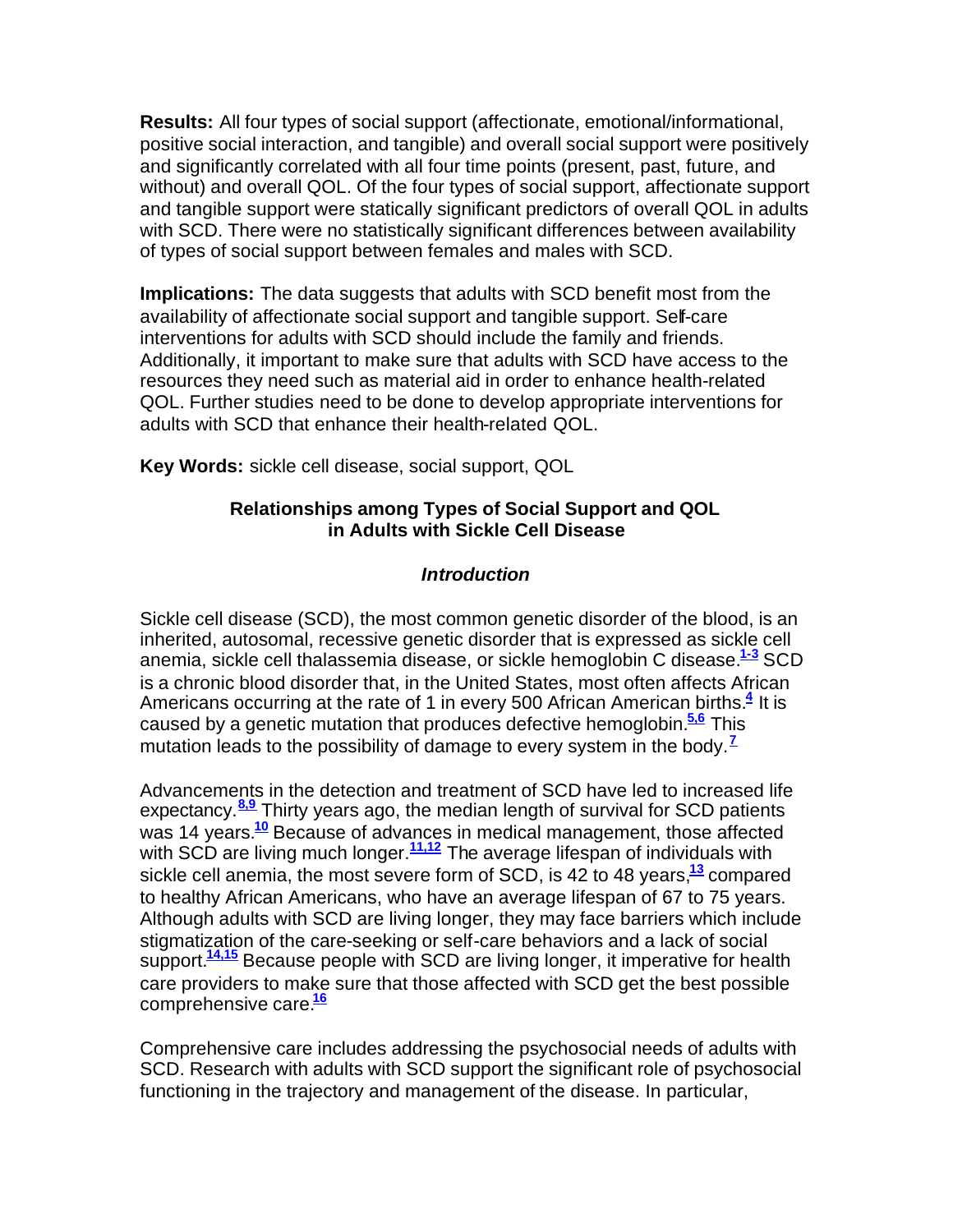research supports the role of social support as having a positive affect on the lives of adults with SCD.**17-19** In order to tailor comprehensive models of care, it is important to know more of about the types of social support that are most efficacious to adults with SCD in order to develop models of care to enhance health-related quality of life. The purpose of this research was to examine relationships among types of social support and health-related QOL in adults with SCD.

### *Theoretical Perspective*

The Theory of Self Care Management for Sickle Cell Disease (SCMSCD, Figure 1) proposes that (1) vulnerability factors (socio-demographic and health-need factors) have a negative impact on health outcomes (health status and quality of life) and (2) self-care management resources (assertiveness, self-efficacy, coping behaviors, social support, self-care ability, self-care actions, and communication skills) positively mediate the relationship between vulnerability factors and health outcomes (health status, QOL). The SCMSCD is based on the Theory of Self-Care Management for Vulnerable Populations (Figure 2), a middle range theory developed by the author to describe variables that influence selfcare management, health status, and quality of life among populations who experience or are at risk for health disparities.**<sup>20</sup>** Model relationships have been supported in prior published research.**20,21** Although derived from the Theory of Self-Care Management for Vulnerable Populations, the SCMSCD is a diseasespecific, testable model.

### *Research Questions*

This study addresses three research questions:

- What types of social support ( affectionate, emotional/informational, positive social interaction and tangible) are significantly positively correlated with health-related QOL in adults with SCD?
- What types of social support are significant predictors of overall healthrelated QOL in adults with SCD?
- Are there differences in the types of social support reported between females and males with SCD?

#### *Review of the Literature*

The review of the literature will be limited to concepts from SCMSCD, the conceptual model that guides this study. Therefore, the review of literature will focus on social support and QOL in adults with SCD. Because life expectancy for individuals with the most severe type of SCD was less than 30 years and SCD was described as a disease of childhood, there is a limited amount of research about intrapersonal resources, self-care management, and health outcomes in adults with SCD.**12,22**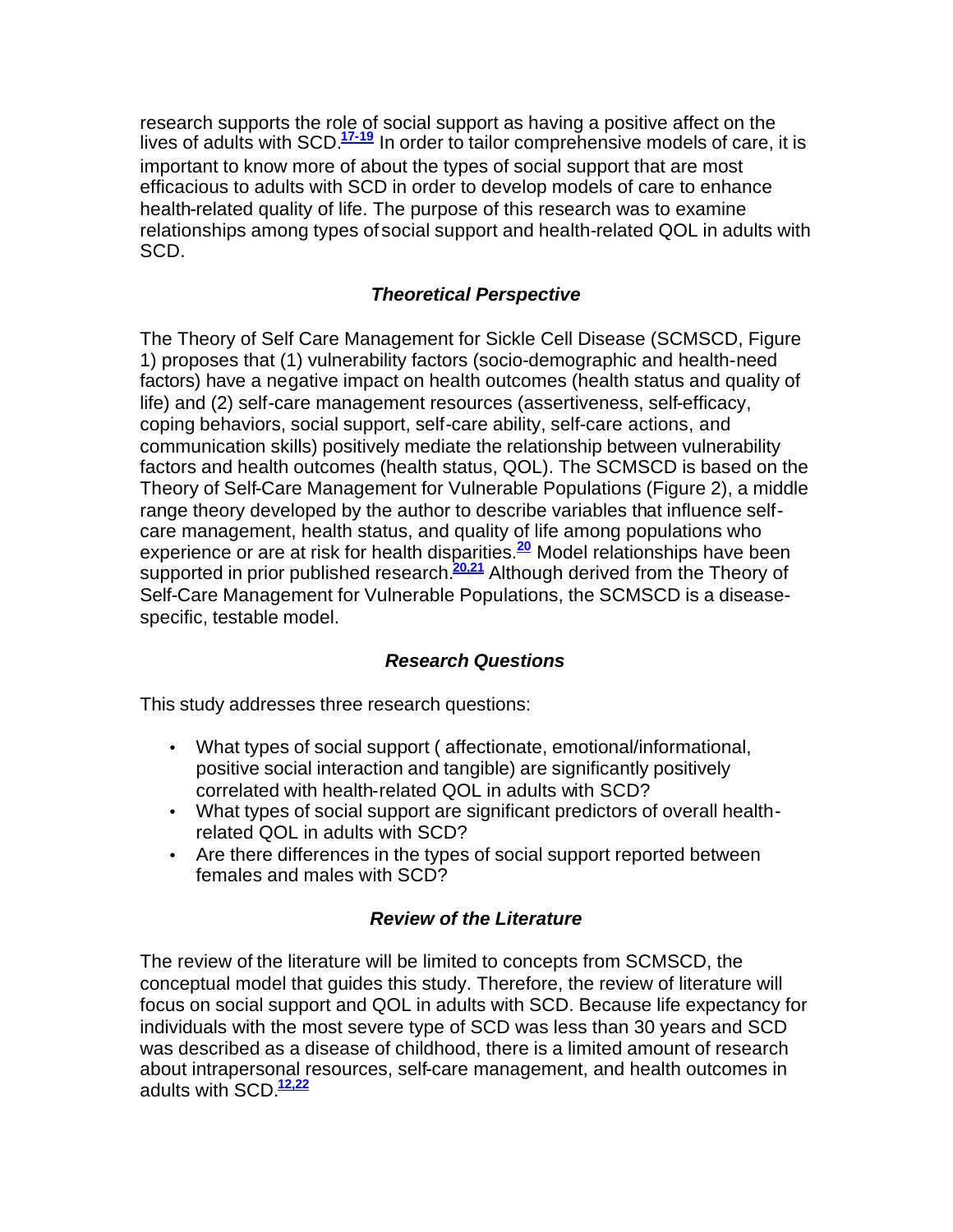#### *Social Support*

Social support is defined as one's internal perception that may influence interpersonal behaviors including expression of positive affect, affirmation of another's behaviors or views, or giving symbolic or material aid.**<sup>23</sup>** Sherbourne and Stewart (1991) describe five types of social support.**<sup>24</sup>** Emotional support is the expression of positive affect, empathetic understanding, and the encouragement of expressions of feelings from the recipient of the support. Informational support is the offering of advice, information, guidance, or feedback. Tangible support is the provision of material aid or behavioral assistance. Positive social interaction is the availability of other persons to do fun things. Affectionate support involves the expression of love and affection from the source of support. An example of emotional support could be Emotional support involves expression of support with words, listening, or facial expression while affectionate support involves Social support has the potential to mitigate some the developmental and condition-specific psychological and social issues associated with SCD.**<sup>25</sup>**

Self-esteem, social assertiveness, and use of social support were significant predictors of adaptation in adolescents with SCD.**<sup>26</sup>** Research about the role social support plays in the health of adults with SCD is limited. Nash (1994) presented a review of studies related to the psychosocial aspects of SCD.**<sup>27</sup>** The major theme that permeates the review is the continuous need for social support. Support is needed from family and health care providers. Support from family, noted in studies of other chronic illnesses, may increase compliance and decrease depression, while support from health care providers may increase satisfaction with the healthcare delivery system and decrease the discrimination felt by some patients with SCD. In adults with SCD, feelings of being isolated by their experience of a sickle cell paincrisis and a limited social support networks adversely affects pain management.**<sup>19</sup>**

In a review of empirically supported psychosocial interventions for pain and adherence outcomes in individuals with SCD, Chen, Cole, and Kato (2004) summarizes three social support intervention studies by Butler and Beltran (1993), Nash (1993), and Vichinsky (1982).**28-31** Chen and colleagues found that interventions that include family members and social networks have the potential advantage of being more cost-effective in the long-term. They also recommend that future social support intervention studies test whether improving social support or family relationships also help individuals with SCD to comply with recommended day-to day management of the disease.**<sup>31</sup>**

In adults with SCD, feelings of being isolated by their experience of a sickle cell pain crisis and limited social support networks adversely affect pain management.**<sup>14</sup>** With unpredictable pain crises, adults with SCD may have decreased work productivity, missed work, and school absences that significantly impair their social support network and quality of life.**<sup>32</sup>** Social isolation may lead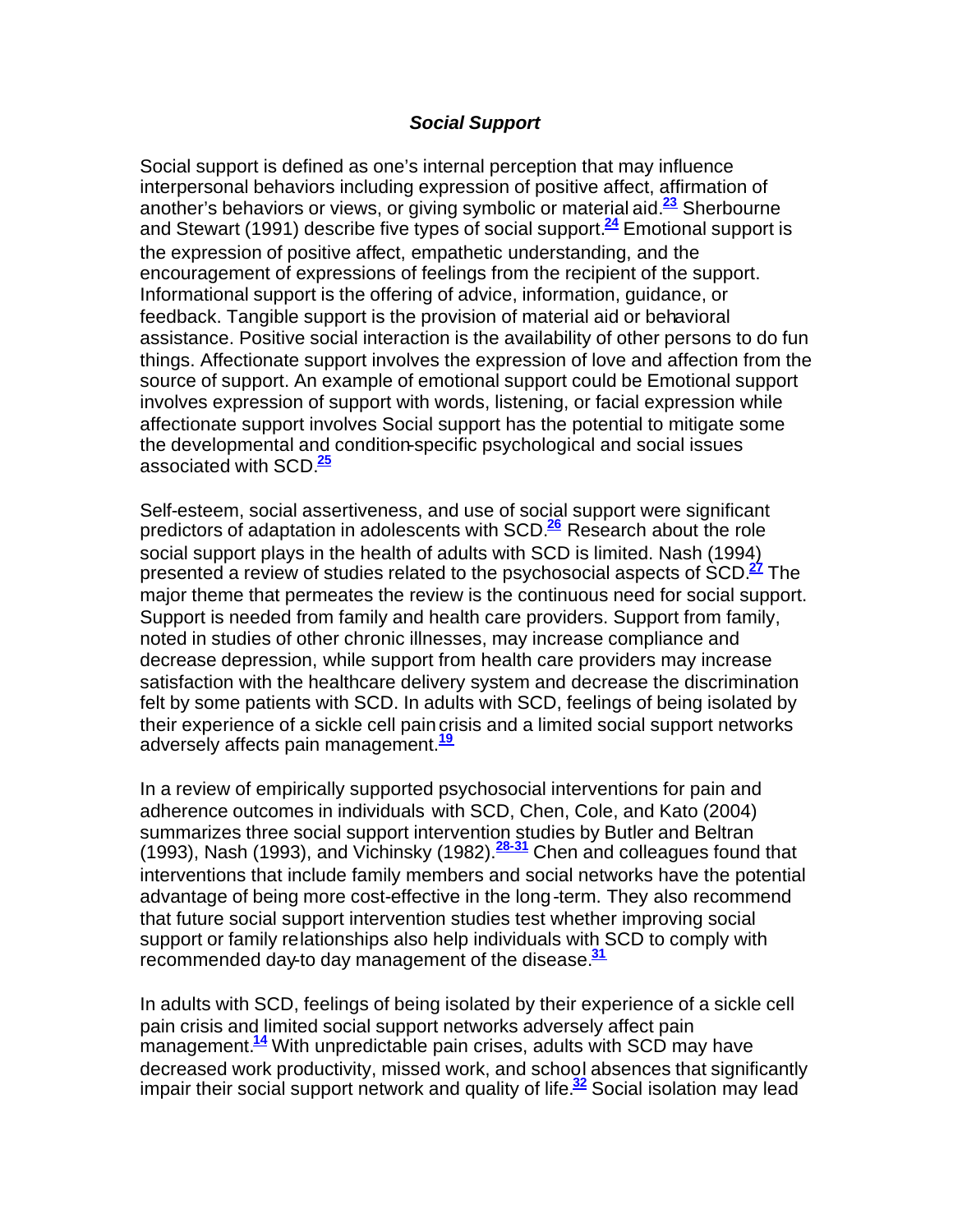to limited peer interactions; therefore, some adults with SCD may lack experience with problem resolution skills, which can lead to social withdrawal and further exacerbation of poor peer relations.**<sup>1</sup>** Although previous studies make important contributions to the limited research about the role and importance of social support in individuals with SCD, specific types of social support have not been studied in the context of health-related QOL.

#### *Quality of Life*

Quality of life (QOL) is defined as a subjective sense of well-being with physical, psychological, and social dimensions of one's life.**<sup>33</sup>** SCD is a condition that has profound consequences for the QOL of individuals with SCD and their family members.**<sup>34</sup>** Individuals with SCD experience health-related QOL worse than the general population.**<sup>35</sup>** This reduced QOL may be due to the chronicity of the illness combined with frequent hospitalizations for pain or other complications, which can contribute to impaired psychosocial functioning.**<sup>1</sup>** Although increasing life expectancy is an important accomplishment, QOL is also important.**<sup>36</sup>** Interventions in SCD should consider improvements in health-related QOL as an important outcome.**35,37** By discovering the influence of type of social support on health-related QOL, interventions can be better tailored to meet the needs of this vulnerable, minority population.

#### *Methods*

As a part of a larger cross-sectional descriptive study, a convenience sample of 232 adults with a diagnosis of SCD was recruited from two SCD clinics located within academic medical centers in the southeastern United States. Participant criteria included ability to read, write, or understand English, be at least 18 years old, and have a diagnosis of SCD. Institutional Review Board approval had been received from the two data collection sites and the principle investigator's academic institution. Participants were recruited and informed consent was obtained following the approved protocol. Data collection took place in a private area of each SCD clinic using paper and pencil. Participants completed the questionnaires during one clinic visit in an average of 30 to 60 minutes. Five participants requested assistance to complete the questionnaires. In these five cases, the investigator or nurse read the questions and recorded the responses. Upon completion of study instruments, each participant received \$25 for the time required to participate in the study.

The questionnaire packet included a demographic data form and instruments that measured SCD knowledge, assertiveness, coping behaviors, SCD self-efficacy, social support, self-care, health status, and quality of life. All study instruments were developed or selected to encompass the range of variables relevant to the larger study in which the Theory of Self-Care Management for Vulnerable Populations was being tested.**<sup>20</sup>** The instruments relevant to examining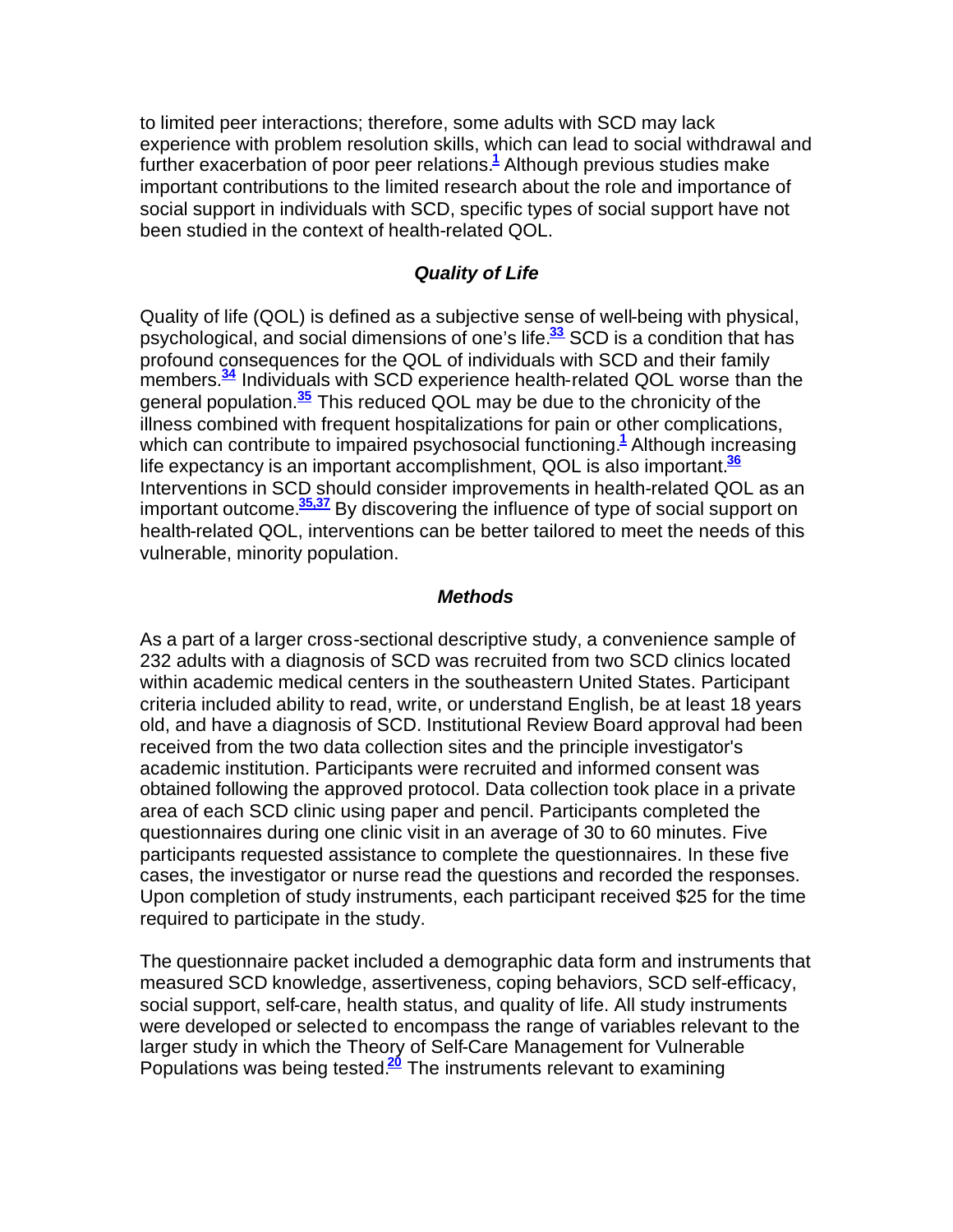relationships among types of social support and health-related QOL in adults with SCD are described below.

*Social Support:* Perceived availability of support was measured with the Medical Outcomes Study Social Support Survey (MOS-SSS), a 19-item Likert-type scale containing four subscales (affectionate, emotional/informational, positive social interaction, and tangible). Total scale and subscale internal consistency reliabilities have been reported to be above 0.91. Construct validity is supported by both confirmatory and principal components factor analysis. Responses are summed, with higher scores indicating higher perceptions of available support.**24,38** Cronbach's alpha reliabilities for the social support subscales in the current study were 0.92, 0.81, 0.82, and 0.89, respectively and for the total scale 0.95.

*Quality of Life:* The Chronic Illness Quality of Life Ladder (CIQOLL) was used to measure health-related quality of life (HRQOL) in relation to living with SCD. The ten-step ladder measures QOL at four time points: present, life without SCD (i.e., if the individual no longer had SCD), one year ago (past), and one year from now (future), where ten indicates the best possible quality of life and one indicates the worst possible quality of life. These four points in time form the four subscales of the CIQOLL. Internal consistency reliability has been reported to be greater than 0.90 for each subscale. Principal components factor analysis resulted in four meaningful factors corresponding to the four time periods, accounting for 87% of the variance. The CIQOLL also has demonstrated convergent validity, by high significant correlations with the Life Purpose Scale (0.74) and divergent validity by high negative correlations with the CES-D -.65).**33,39** Subscale scores are obtained for each time period: present, without SCD, past, and future, with higher scores indicating higher QOL. Cronbach's alpha reliabilities for the quality of life subscales in the current study were 0.89, 0.88, 0.88, and 0.91, respectively, and 0.96 for the total scale.

### *Data Analysis*

Descriptive statistics were calculated to describe the demographic characteristics of the sample of adults with SCD. Scale and subscale means, ranges, and standard deviations were calculated. Pearson's correlations were conducted to determine the relationships between types of social support and QOL in adults with SCD. Multiple regression was used to determine which type of social support is a statistically significant predictor of QOL in adults with SCD. T-tests were conducted to test for significant differences between availability of different types of social support in types of social support. T-tests were also used to examine equivalency of female and males with SCD on age, income, number of SCD crises per year, education, and number of SCD complications.

#### *Results*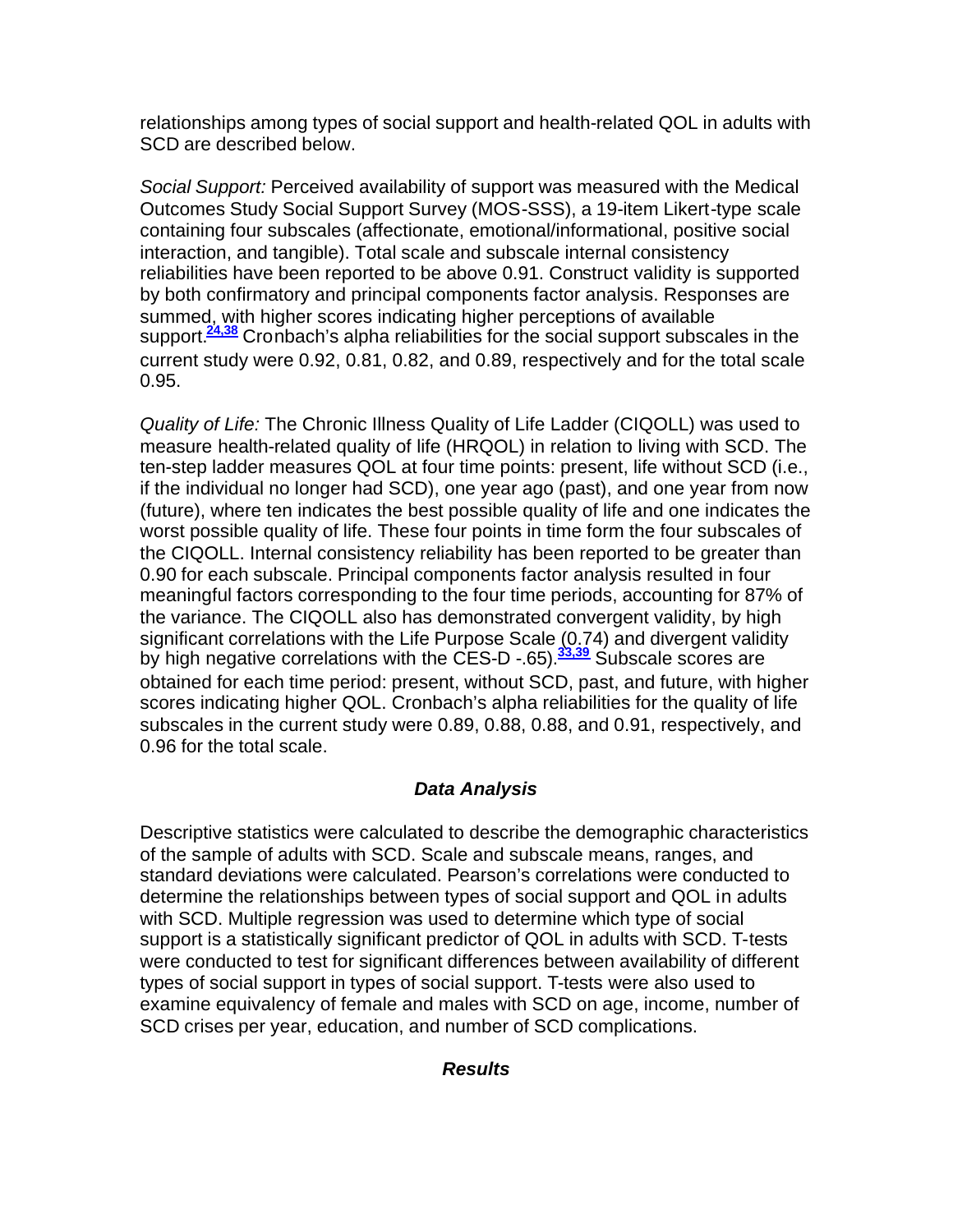The sample (Tables 1 and 2) consisted of 143 (61.60%) women and 89 (31.40%) men. The average participant was 35 years old with a high school education. The respondents had an average of three SCD crises per year. Almost 62% of the sample had never been married and three-quarters (75%) lived with their families. The majority of participants were either not employed (27.60%) or were unemployed due to disability (41%). Using zip codes provided by participants, the average median household income was determined to be approximately \$36,000.**<sup>40</sup>** This is below the average median household income for the US which was \$47,584 at the time of data collection.**<sup>41</sup>**

Research question 1: What types of social support ( affectionate, emotional/informational, positive social interaction, and tangible) are significantly positively correlated with health-related QOL in adults with SCD? All four types of social support and overall social support were positively and significantly correlated with each time point of health-related QOL and overall health-related QOL in this sample of adults with SCD (Table 4).

Research question 2: What types of social support are significant predictors of overall health-related QOL in adults with SCD? The regression analysis revealed that both affectionate social support and tangible social support are statistically significant predictors of overall health-related QOL in adults with SCD (Table 5).

Research question 3: Are there differences in the reported availability of types of social support reported between females and males with SCD? Females and males with SCD were more alike than difference. Females were significantly older than males (36 years versus 33 years, *p* < .05), otherwise there were no significant differences in income, the number of SCD crises per year, education, or SCD complications. There were no statistically significant differences in reports of availability of types of social support between females and males with SCD.

#### *Limitations*

There are several limitations that need to be acknowledged. The self-selected convenience sample was recruited from two different clinic sites. In the original data analysis, there were significant differences in age, onset of first SCD crisis, and median household income) between the two data collection sites. However, overall, the sites were more alike than different and were combined to achieve the required sample size required for structural equation modeling, the data analysis technique used in the larger study.

Furthermore, there were missing data. Several factors may have resulted in missing data, including the multiple task responsibilities of the data collectors, which led to less than consistent follow-up for complete data from each participant. Also, the longest scale, 54 items, contained the most missing data. T-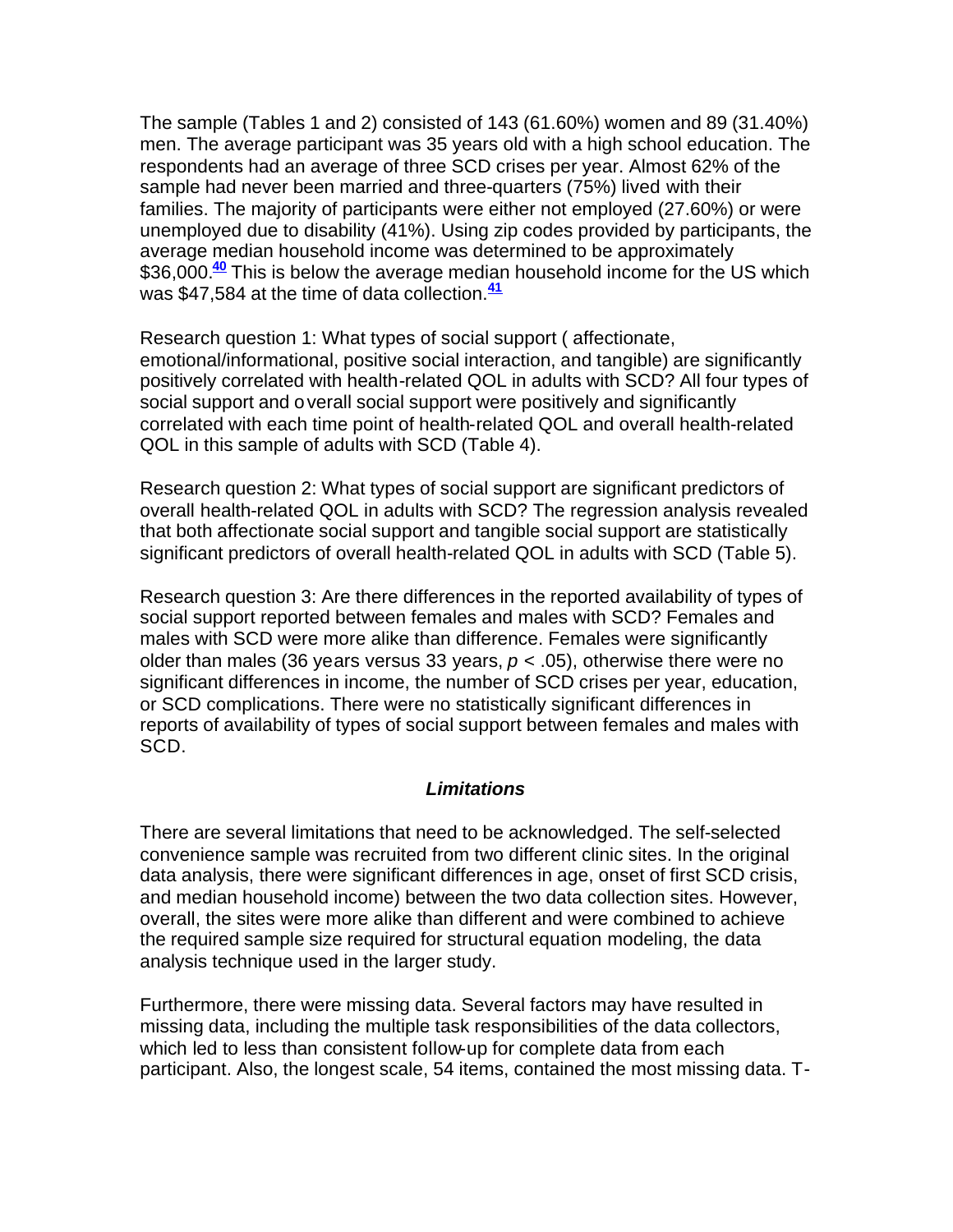tests confirmed that that there were no significant differences in respondents with complete data and those with incomplete data.

Respondents were not asked to identify their specific type of SCD (e.g., Sickle Cell Anemia [SS], Sickle-Hemoglobin C Disease [SC], or Sickle Thalassemia). Because the types of SCD have differing levels of severity, it will be important to obtain this information in future studies.

#### *Conclusions*

The data suggest that all four types of social support (affectionate, emotional/informational, positive social interaction, and tangible) have a positive impact on health-related QOL in adults with SCD. Moreover, affectionate and tangible social support are predictors of overall health-related QOL. For individuals with chronic illnesses such as SCD, interventions that enhance both affectionate and tangible social supports may improve health outcomes.

Study findings support previous research that indicates the importance of involving friends and family of adults with SCD in interventions.**<sup>31</sup>** Friends and family members may be able to provide the affectionate support that will decrease feelings of isolation and improve social networks and social support.**<sup>19</sup>** These provisions may decrease maladaptive coping strategies and therefore improve health-related QOL.

Tangible support, the provision of material aid or behavioral assistance, are often harder for adults with SCD to obtain due to the barriers they face upon entering a healthcare system. Barriers include seeking treatment for pain which is poorly understood and 'invisible' in nature to clinicians, lack of understanding by nonspecialist clinicians, and feeling mistrusted by medical staff.**<sup>19</sup>** Additionally, many adults with SCD have poor socio-economic status due to their chronic illness and its effect on educational and employment opportunities. System and socioeconomic barriers may result in adults with SCD making the choice to actively avoid using available, although inadequate, services. Adults with SCD need assistance in overcoming barriers in order to access and use the tangible supports that are available.

Due to advances in medical care, adults with SCD are living much longer. Unfortunately, there has been little research on In order to tailor comprehensive models of care, it is important to know more of about the types of social support that are most efficacious to adults with SCD in order to develop models of care to enhance health-related quality of life. Self-care management resources such as social support positively affect health-related QOL. This study is an important step in developing tailored interventions to meet the needs of adults with SCD. Future studies should be done to further explore the specific needs of adults with SCD in order to develop and test interventions that will improve health-related quality of life.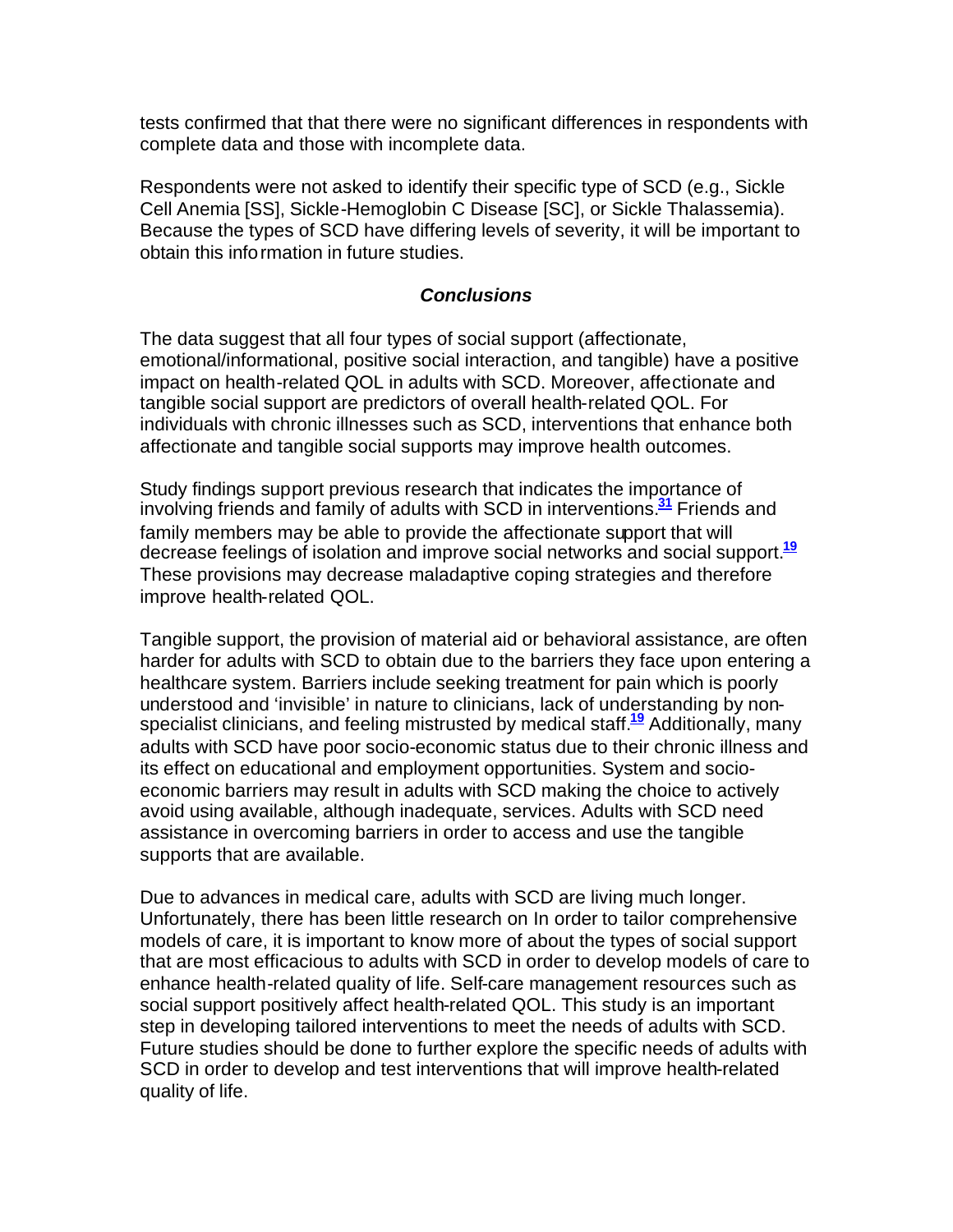### **Table 1**

*Demographic Description of the Sample (means, standard deviation, range)*

|                                                   | N*  | x(SD)              | Range     |  |
|---------------------------------------------------|-----|--------------------|-----------|--|
| Age (Years)                                       | 231 | 34.91 (12.42)      | 18-73     |  |
| <b>Education (Years)</b>                          | 232 | 12.36 (1.99)       | $5 - 21$  |  |
| Average SCD crises                                | 219 | 2.65(3.08)         | $ 0-25 $  |  |
| per year (Number)                                 |     |                    |           |  |
| Median household                                  | 221 | \$36,039(\$10,125) | $$17843-$ |  |
| income                                            |     |                    | \$65,375  |  |
| *Note: The sample size varies due to missing data |     |                    |           |  |

### **Table 2**

*Demographic Descriptors of the Sample (frequencies) (N=232)* 

| Variable                | Categories          | $N$ (%)     |
|-------------------------|---------------------|-------------|
| Gender                  | Female              | 143 (61.60) |
|                         | Male                | 89 (31.40)  |
| Employment              | Full-time           | 48 (20.70)  |
|                         | Part-time           | 24 (10.30)  |
|                         | Not-employed        | 64 (27.60)  |
|                         | Disabled            | 96 (41.40)  |
| <b>Marital Status</b>   | Never Married       | 143 (61.60) |
|                         | Married             | 47 (20.30)  |
|                         | <b>Divorced</b>     | 18 (7.80)   |
|                         | Widowed             | 12 (5.20)   |
|                         | Separated           | 12 (5.20)   |
| <b>Living Situation</b> | Alone               | 42 (18.10)  |
|                         | <b>With Family</b>  | 174 (75.00) |
|                         | <b>With Friends</b> | 14 (6.00)   |
| Environment             | Rural               | 75 (32.30)  |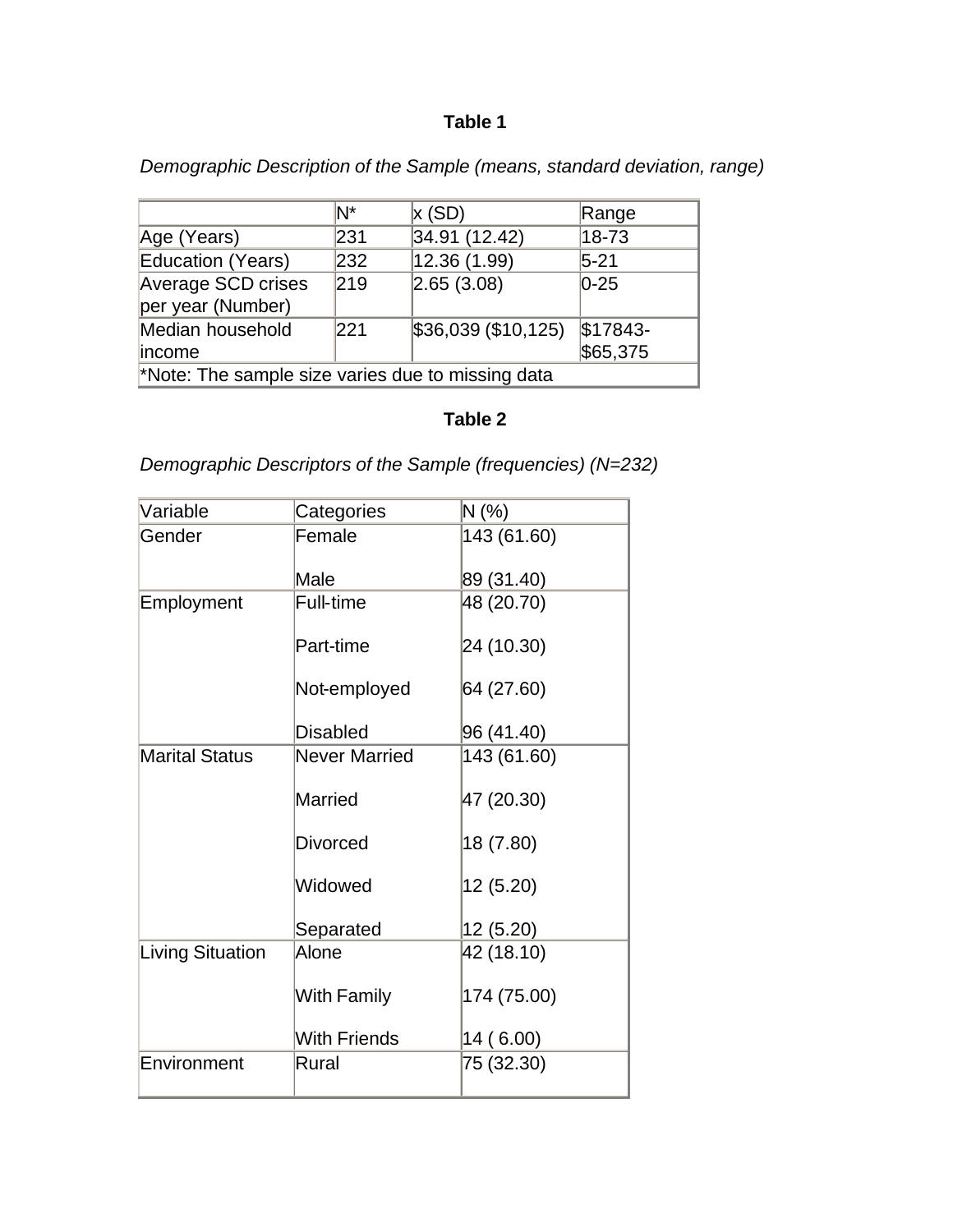| $ -$ |
|------|
|      |

### **Table 3**

# *Summary of Social Support and Quality of Life Data*

| <b>Scale</b>                                                                                                                                                 | Subscale                                       | $N^*$ | Range    | X(SD)          | Cronbach's<br>Alpha |
|--------------------------------------------------------------------------------------------------------------------------------------------------------------|------------------------------------------------|-------|----------|----------------|---------------------|
| Social<br>Support                                                                                                                                            | <b>Total Scale</b>                             | 198   | 22-95    | 75.64 (15.12)  | 0.95                |
| (MOS-SSS)                                                                                                                                                    |                                                |       |          |                |                     |
|                                                                                                                                                              | Emotional/<br>Informational<br>subscale        | 212   | $9 - 40$ | 31.00 (7.01)   | 0.92                |
|                                                                                                                                                              | Affectionate<br>subscale                       | 222   | $3 - 15$ | 12.27 (2.82)   | 0.82                |
|                                                                                                                                                              | Tangible subscale                              | 226   | $5 - 20$ | 15.82 (3.58)   | 0.80                |
|                                                                                                                                                              | <b>Positive Social</b><br>Interaction subscale | 221   | 4-20     | 15.37 (3.64)   | 0.87                |
| Quality of Life Total Scale<br>(CIQOLL)                                                                                                                      |                                                | 188   | 51-280   | 223.07 (33.72) | 0.95                |
|                                                                                                                                                              | <b>Present Subscale</b>                        | 216   | $7 - 70$ | 51.77 (10.90)  | 0.87                |
|                                                                                                                                                              | <b>Without SCD</b><br>Subscale                 | 214   | 7-70     | 61.13 (8.98)   | 0.87                |
|                                                                                                                                                              | <b>Past Subscale</b>                           | 202   | 13-70    | 49.67 (10.88)  | 0.86                |
|                                                                                                                                                              | <b>Future Subscale</b>                         | 200   | 14-70    | 58.37 (10.14)  | 0.90                |
| MOS-SSS= Medical Outcomes Study Social Support Survey<br>CIQOLL= Chronic Illness Quality of Life Ladder<br>*Note: The sample size varies due to missing data |                                                |       |          |                |                     |

# **Table 4**

*Correlations among Types of Social Support and Health-Related QOL*

| <b>Social Support</b> |                           |               |          |          |        |
|-----------------------|---------------------------|---------------|----------|----------|--------|
|                       | Quality of   Affectionate | Emotional/    | Positive | Tangible | Total  |
| Life                  | Subscale                  | Informational | Social   | Subscale | Social |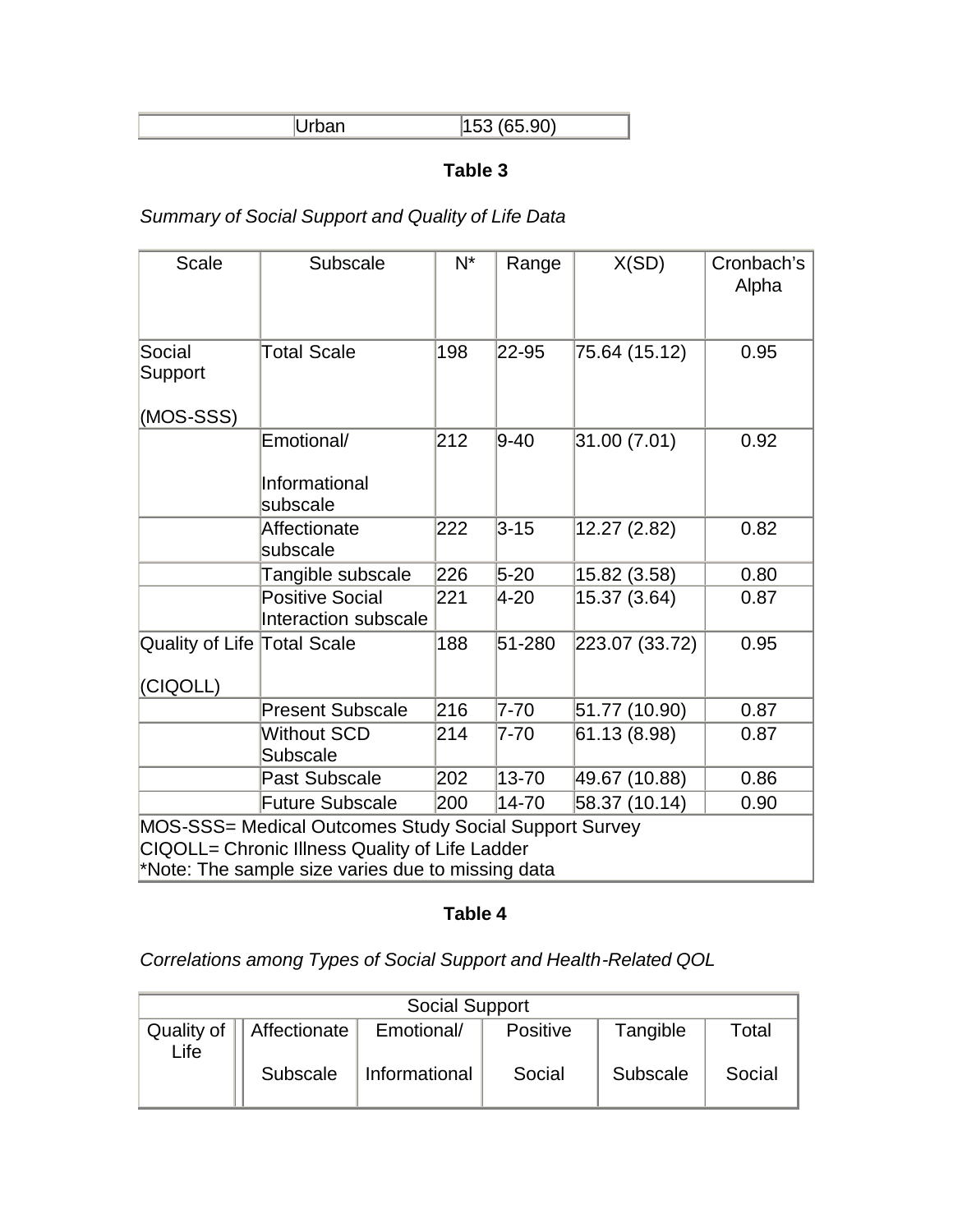|                                        |          | Subscale | Interaction |          | Support |
|----------------------------------------|----------|----------|-------------|----------|---------|
|                                        |          |          | Subscale    |          | Scale   |
| Present<br>Subscale                    | $.41**$  | $.41***$ | $.41**$     | $.25**$  | $.43**$ |
| Without<br><b>SCD</b><br>Subscale      | $.41***$ | $.37**$  | $.31***$    | $.24***$ | $.37**$ |
| Past<br>Subscale                       | $.36**$  | $.39**$  | $.38**$     | $.23**$  | $.40**$ |
| <b>Future</b><br>Subscale              | $.32**$  | $.34**$  | $.30**$     | $.18*$   | $.32**$ |
| <b>Total QOL</b><br><b>Scale</b>       | $.45**$  | $.45**$  | $.43**$     | $.28**$  | $.46**$ |
| $\vert^* = p < 0.01$<br>$* = p < 0.05$ |          |          |             |          |         |

### **Table 5**

*Summary of Simultaneous Regression Analysis for Types of Social Support Predicting Total Health-Related Quality of Life in Adults with SCD* 

| Variable                           | В      | SE <sub>B</sub> | IJ        |
|------------------------------------|--------|-----------------|-----------|
| Affectionate                       | 4.34   | 1.45            | $.36**$   |
| Emotional/Informational            | .75    | .60             | .16       |
| <b>Positive Social Interaction</b> | 1.59   | 1.22            | .18       |
| Tangible                           | $-2.0$ | .90             | $-.21*$   |
| R <sub>2</sub>                     |        |                 | .28       |
| $\mathsf{F}$                       |        |                 | $15.31**$ |
| $* = p < 0.01$<br>$* = p < 0.05$   |        |                 |           |
|                                    |        |                 |           |

#### **References**

- 1. Edwards, C. L., Scales, M. T., Loughlin, C., Bennett, G. G., Harris-Peterson, S., Castro, L. M., et al. (2005). A brief review of the pathophysiology, associated pain, and psychosocial issues in sickle cell disease. *International Journal of Behavioral Medicine, 12*(3), 171-179.
- 2. Godeau, B., Noel, V., Habibi, A., Schaeffer, A., Bachir, D., & Galacteros, F. (2001). Sickle cell disease in adults: Which emergency care by the internists? *La Revue de Medecine Interne, 22*(5), 440-451.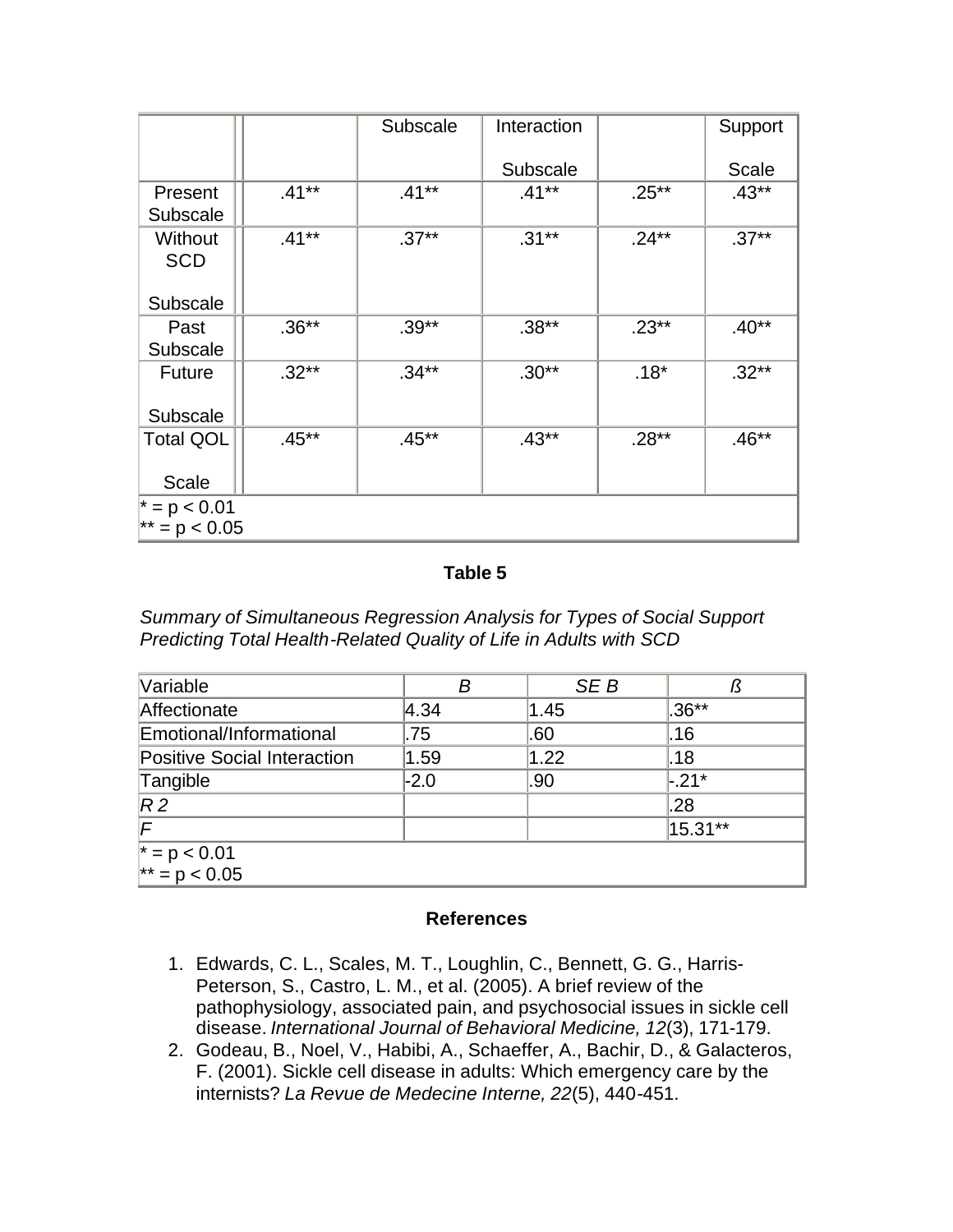- 3. Andrews, M. M., & Mooney, K. H. (1994). Alterations in hematologic function in children. In K. L. McCance, & S. E. Huether (Eds.), *Pathophysiology: The biologic basis for disease in children* (pp. 908-939). St. Louis: Mosby-Yearbook.
- 4. National, Heart, Lung & Blood Institute. (2007). *Chapter 12. Minority activities*. *NHLBI FY 2006 Fact Book* (pp. 152-153).
- 5. Reed, W., & Vichinsky, E. P. (1998). New considerations in the treatment of sickle cell disease. *Annual Review of Medicine, 49*, 461-474.
- 6. Yang, Y. M., Shah, A. K., Watson, M., & Mankad, V. N. (1995). Comparison of costs to the health sector of comprehensive and episodic health care for sickle cell disease patients. *Public health reports (Washington, D.C. : 1974), 110*(1), 80-86.
- 7. Smith, W. R., Bovbjerg, V. E., Penberthy, L. T., McClish, D. K., Levenson, J. L., Roberts, J. D., et al. (2005). Understanding pain and improving management of sickle cell disease: The PiSCES study. *Journal of the National Medical Association, 97*(2), 183-193.
- 8. Mayfield, E. (1996). New hope for people with sickle cell anemia. *Federal Drug Administration Consumer, 30*(4), 4.
- 9. McKerrell, T. D., Cohen, H. W., & Billett, H. H. (2004). The older sickle cell patient. *American Journal of Hematology, 76*(2), 101-106.
- 10.Diggs, L. M. (1973). Anatomic lesions in sickle cell disease. In H. Abramson, J. F. Bertles & D. L. Wethers (Eds.), *Sickle cell disease: Diagnosis, management, education, and research* (pp. 189-229). St. Louis: C.V. Mosby.
- 11.Wojciechowski, E. A., Hurtig, A., & Dorn, L. (2002). A natural history study of adolescents and young adults with sickle cell disease as they transfer to adult care: A need for case management services. *Journal of Pediatric Nursing, 17*(1), 18-27.
- 12.Lenoci, J. M., Telfair, J., Cecil, H., & Edwards, R. F. (2002). Self-care in adults with sickle cell disease. *Western Journal of Nursing Research, 24*(3), 228-245.
- 13.Platt, O. S. (1994). Easing the suffering caused by sickle cell disease. *The New England Journal of Medicine, 330*(11), 783-784.
- 14.McClish, D. K., Penberthy, L. T., Bovbjerg, V. E., Roberts, J. D., Aisiku, I. P., Levenson, J. L., et al. (2005). Health related quality of life in sickle cell patients: The PiSCES project. *Health & Quality of Life Outcomes, 3*, 50.
- 15.Jenerette, C., Funk, M., & Murdaugh, C. (2005). Sickle cell disease: A stigmatizing condition that may lead to depression. *Issues in Mental Health Nursing, 26*(10), 1081-1101.
- 16.Davies, S. C., & Gilmore, A. (2003). The role of hydroxyurea in the management of sickle cell disease. *Blood Reviews, 17*(2), 99-109.
- 17.Edwards, C. L., Scales, M. T., Loughlin, C., Bennett, G. G., Harris-Peterson, S., DeCastro, L. M., et al. (2005). A brief review of the pathophysiology, associated pain, and psychosocial issues in sickle cell disease. *International Journal of Behavioral Medicine, 12*(3), 171-179.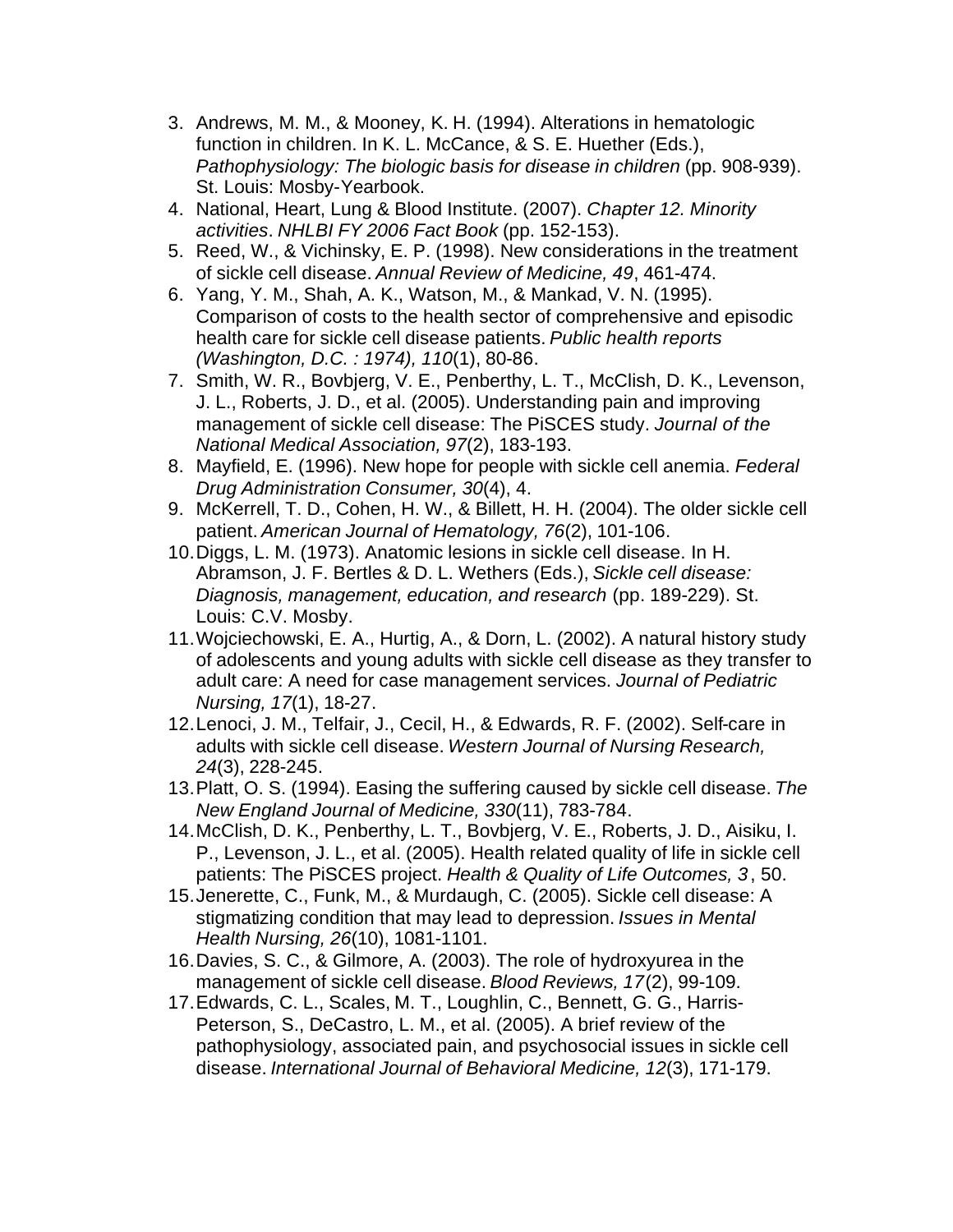- 18.Burlew, K., Telfair, J., Colangelo, L., & Wright, E. C. (2000). Factors that influence adolescent adaptation to sickle cell disease. *Journal of Pediatric Psychology, 25*(5), 287-299.
- 19.Booker, M. J., Blethyn, K. L., Wright, C. J., & Greenfield, S. M. (2006). Pain management in sickle cell disease. *Chronic Illness, 2*(1), 39-50.
- 20.Dorsey, C. J., & Murdaugh, C. L. (2003). The theory of self-care management for vulnerable populations. *The Journal of Theory Construction and Testing, 7*(2), 43-49.
- 21.Jenerette, C. M., & Phillips, R. C. S. (2006). An examination of differences in intra-personal resources, self-care management, and health outcomes in older and younger adults with sickle cell disease. *Southern Online Journal of Nursing Research, 7*(3), 1-24.
- 22.Onitilo, A. A., Lazarchick, J., Brunson, C. Y., Frei-Lahr, D., & Stuart, R. K. (2003). Autologous bone marrow transplant in a patient with sickle cell disease and diffuse large B-cell lymphoma. *Transplantation Proceedings, 35*(8), 3089-3092.
- 23.Kahn, R. L. (1979). Aging and social support. In M. W. Riley (Ed.), *Aging from birth to death: Interdisciplinary perspectives* (). Boulder, CO: Westview Press for American Association for the Advancement of Science.
- 24.Sherbourne, C. S., & Stewart, A. L. (1991). The MOS social support survey. *Social Science and Medicine, 32*(6), 705-714.
- 25.Telfair, J., & Gardner, M. M. (2000). Adolescents with sickle cell disease: Determinants of support group attendance and satisfaction. *Health & Ssocial work, 25*(1), 43-50.
- 26.Burlew, K., Telfair, J., Colangelo, L., & Wright, E. C. (2000). Factors that influence adolescent adaptation to sickle cell disease. *Journal of Pediatric Psychology, 25*(5), 287-299.
- 27.Nash, K. B. (1994). *Psychological aspects of sickle cell disease: Past, present, and future directions of research*. New York: Haworth.
- 28.Nash, K., & Kramer, K. (1993). Self-help for sickle cell disease in african american communities. *Journal of Applied Behavioral Science, 29*(2), 202- 215.
- 29.Butler, D. J., & Beltran, L. R. (1993). Functions of an adult sickle cell group: Education, task orientation, and support. *Health & Social Work, 18*(1), 49-56.
- 30.Vichinsky, E. P., Johnson, R., & Lubin, B. H. (1982). Multidisciplinary approach to pain management in sickle cell disease. *The American Journal of Pediatric Hematology/Oncology, 4*(3), 328-333.
- 31.Chen, E., Cole, S. W., & Kato, P. M. (2004). A review of empirically supported psychosocial interventions for pain and adherence outcomes in sickle cell disease. *Journal of Pediatric Psychology, 29*(3), 197-209.
- 32.Todd, K. H., Green, C., Bonham, V. L., Jr, Haywood, C., Jr, & Ivy, E. (2006). Sickle cell disease related pain: Crisis and conflict. *Journal of Pain, 7*(7), 453-458.